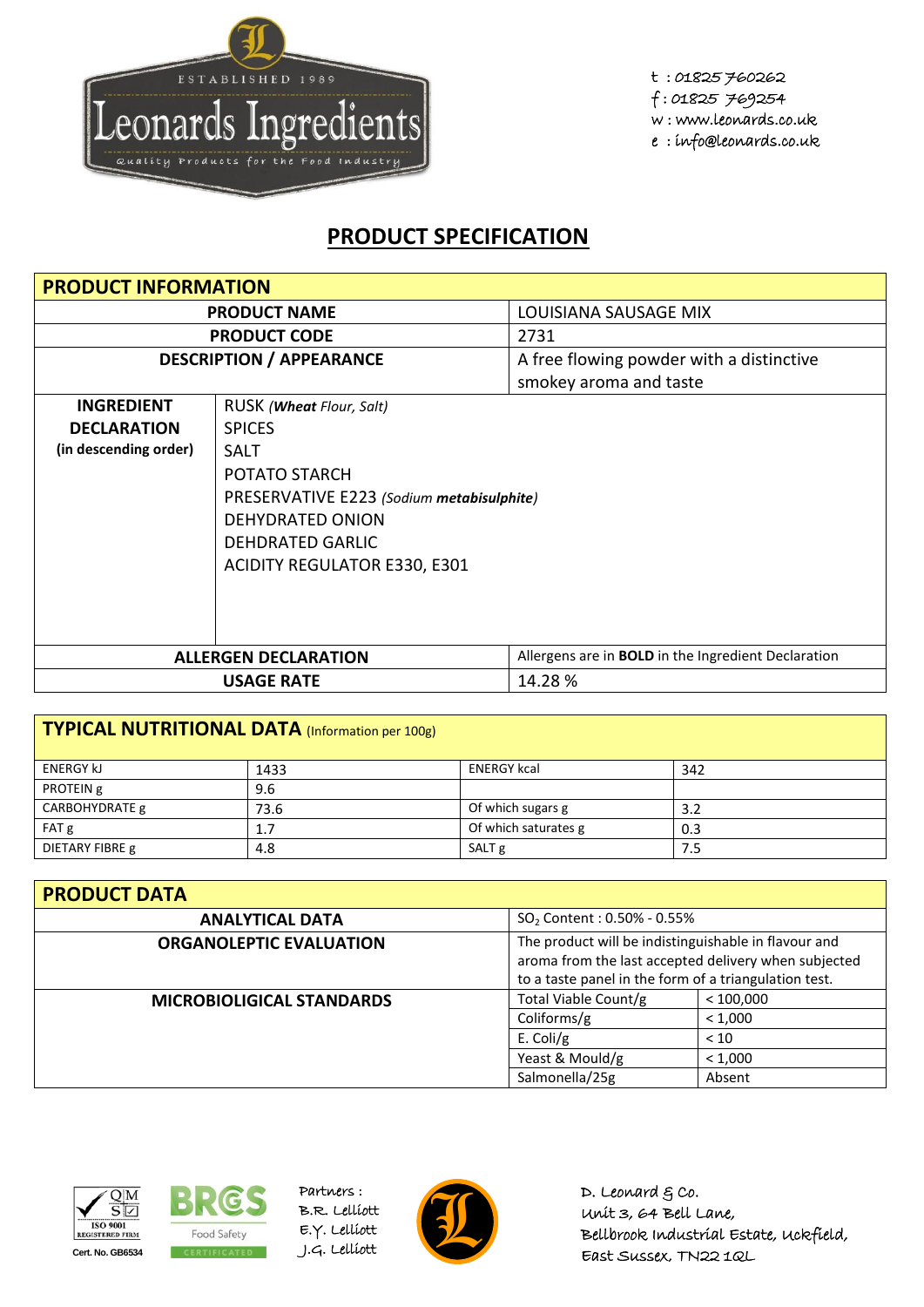

t : 01825 760262 f : 01825 769254 w : www.leonards.co.uk e : info@leonards.co.uk

| <b>STORAGE &amp; PACKAGING</b>    |                                                                                                                           |  |  |
|-----------------------------------|---------------------------------------------------------------------------------------------------------------------------|--|--|
| <b>PACKAGING</b>                  | EITHER: 1.362 Kg in a 220 gauge, food grade, heat-seal polyethene bag. Twelve bags in a                                   |  |  |
|                                   | double walled cardboard box. $OR: 0.681$ Kg in a 220 gauge, food grade, heat-seal                                         |  |  |
|                                   | polyethene bag. Five bags in a double walled cardboard box.                                                               |  |  |
| <b>LABELLING</b>                  | Best Before Date, Batch Code, Product Name and Product Code, Weight                                                       |  |  |
| <b>STORAGE</b>                    | In sealed containers in a cool, dry place, away from direct sunlight and free from<br>infestation                         |  |  |
| <b>SHELF LIFE</b>                 | Twelve months from date of manufacture when stored under recommended conditions.                                          |  |  |
| <b>HANDLING PROCEDURES</b>        | Normal good manufacturing procedures for non hazardous food ingredients apply                                             |  |  |
| <b>LEGISLATION &amp; WARRANTY</b> | The product will be produced in accordance with all current relevant EU Legislation. The                                  |  |  |
| <b>STATEMENT</b>                  | information provided is given in good faith and is based upon the product data supplied by<br>the raw material suppliers. |  |  |
| <b>CONFIDENTIALITY</b>            | This specification and the information contained within it remains the property of D.                                     |  |  |
|                                   | Leonard & Co. and must not be disclosed to any third party without the prior written<br>consent of D. Leonard & Co.       |  |  |

| <b>CONTAINS</b>                                             | Yes/No | <b>Source</b>         | <b>Present</b> | <b>Present</b> |
|-------------------------------------------------------------|--------|-----------------------|----------------|----------------|
|                                                             |        |                       | on Line        | <b>On Site</b> |
| Cereals containing Gluten: wheat, rye, barley, oats, spelt, | Υ      | <b>Rusk</b>           |                |                |
| kamut and their hybridized strains.                         |        |                       |                |                |
| <b>Eggs</b>                                                 | N      |                       | N              | N              |
| <b>Fish</b>                                                 | N      |                       | N              | N              |
| <b>Crustaceans</b>                                          | N      |                       | N              | N              |
| <b>Peanuts</b>                                              | N      |                       | N              | N              |
| Soybeans                                                    | N      |                       | v              |                |
| Milk from all species                                       | N      |                       | v              | v              |
| <b>Nuts</b>                                                 | N      |                       | N              | N              |
| <b>Celery</b>                                               | N      |                       | ۷              | v              |
| Mustard all forms originating from the mustard plant        | N      |                       | Y              | v              |
| including oils                                              |        |                       |                |                |
| Sesame seeds                                                | N      |                       | v              | v              |
| Sulphur dioxide and sulphites (>10mg/kg)                    | Υ      | Sodium Metabisulphite | v              | v              |
| <b>Lupins</b>                                               | N      |                       | N              | N              |
| <b>Molluscs</b>                                             | N      |                       | N              | Ν              |

| <b>Raw Material Breakdown (additives and processing aids):</b> |                                                                                                                   |  |  |
|----------------------------------------------------------------|-------------------------------------------------------------------------------------------------------------------|--|--|
| Ingredient                                                     | <b>Contains</b>                                                                                                   |  |  |
| Salt                                                           | Anticaking agent E535                                                                                             |  |  |
| Rusk                                                           | Wheat Flour, Salt, raising agent E503                                                                             |  |  |
| Wheat Flour                                                    | Wheat Flour (WHEAT flour, Calcium Carbonate (E170), Iron, Nicotinamide (Vit B3), Thiamine Hydrochloride (Vit B1)) |  |  |
|                                                                |                                                                                                                   |  |  |

| <b>PRODUCT SUITABILITY</b> |   |                |                 |  |
|----------------------------|---|----------------|-----------------|--|
| Vegetarians                |   | Halal          | - not certified |  |
| Vegan                      |   | Kosher         | - not certified |  |
| <b>Gluten Free</b>         | ⌒ | <b>GM Free</b> |                 |  |



**BRG** Food Safety **Cert. No. GB6534** CERTIFICATED J.G. Lelliott

Partners : B.R. Lelliott E.Y. Lelliott



D. Leonard  $g$  co. Unit 3, 64 Bell Lane, Bellbrook Industrial Estate, Uckfield, East Sussex, TN22 1QL